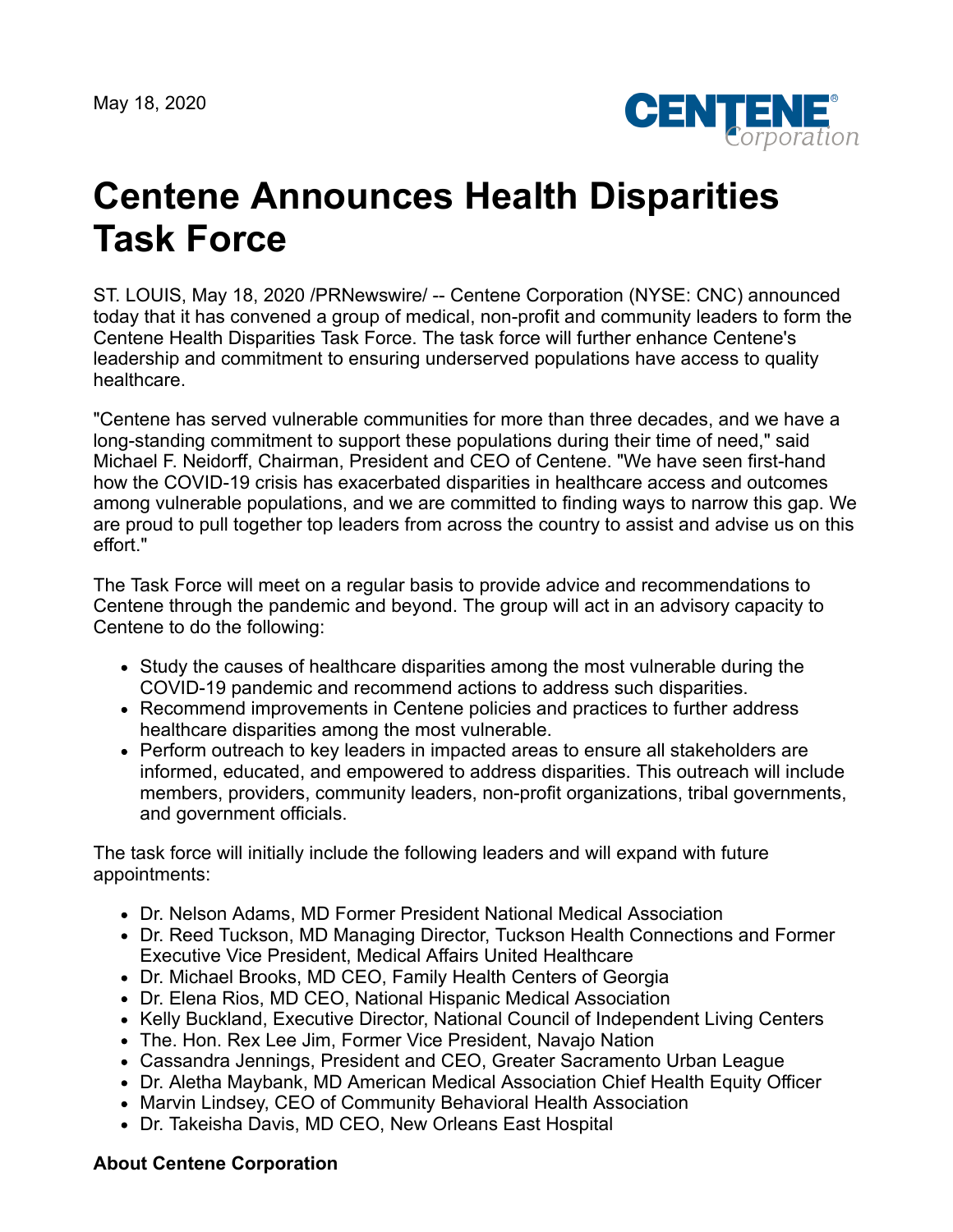Centene Corporation, a Fortune 100 company, is a leading multi-national healthcare enterprise that is committed to helping people live healthier lives. The company takes a local approach – with local brands and local teams - to provide fully integrated, high-quality, and cost-effective services to government-sponsored and commercial healthcare programs, focusing on under-insured and uninsured individuals. Centene offers affordable and highquality products to nearly 1 in 15 individuals across the nation, including Medicaid and Medicare members (including Medicare Prescription Drug Plans) as well as individuals and families served by the Health Insurance Marketplace, the TRICARE program, and individuals in correctional facilities. The Company also serves several international markets, and contracts with other healthcare and commercial organizations to provide a variety of specialty services focused on treating the whole person. Centene focuses on long-term growth and the development of its people, systems and capabilities so that it can better serve its members, providers, local communities, and government partners.

Centene uses its investor relations website to publish important information about the company, including information that may be deemed material to investors. Financial and other information about Centene is routinely posted and is accessible on Centene's investor relations website, <http://www.centene.com/investors>.

## **Forward-Looking Statements**

*All statements, other than statements of current or historical fact, contained in this press release are forward-looking statements. Without limiting the foregoing, forward-looking statements often use words such as "believe," "anticipate," "plan," "expect," "estimate," "intend," "seek," "target," "goal," "may," "will," "would," "could," "should," "can," "continue" and other similar words or expressions (and the negative thereof). Centene (the Company, our, or we) intends such forward-looking statements to be covered by the safe-harbor provisions for forward-looking statements contained in the Private Securities Litigation Reform Act of 1995, and we are including this statement for purposes of complying with these safe-harbor provisions. In particular, these statements include, without limitation, statements about our future operating or financial performance, market opportunity, growth strategy, competition, expected activities in completed and future acquisitions, including statements about the impact of our recently completed acquisition (the WellCare Acquisition) of WellCare Health Plans, Inc. (WellCare), other recent and future acquisitions, investments and the adequacy of our available cash resources. These forward-looking statements reflect our current views with respect to future events and are based on numerous assumptions and assessments made by us in light of our experience and perception of historical trends, current conditions, business strategies, operating environments, future developments and other factors we believe appropriate. By their nature, forward-looking statements involve known and unknown risks and uncertainties and are subject to change because they relate to events and depend on circumstances that will occur in the future, including economic, regulatory, competitive and other factors that may cause our or our industry's actual results, levels of activity, performance or achievements to be materially different from any future results, levels of activity, performance or achievements expressed or implied by these forward-looking statements. These statements are not guarantees of future performance and are subject to risks, uncertainties and assumptions. All forward-looking statements included in this press release are based on information available to us on the date hereof. Except as may be otherwise required by law, we undertake no obligation to update or revise the forward-looking statements included in this press release, whether as a result of new information, future events or otherwise, after the date hereof. You should not place undue reliance on any forward-looking statements, as actual results may differ materially from projections, estimates, or other forward-looking statements due to a variety of important*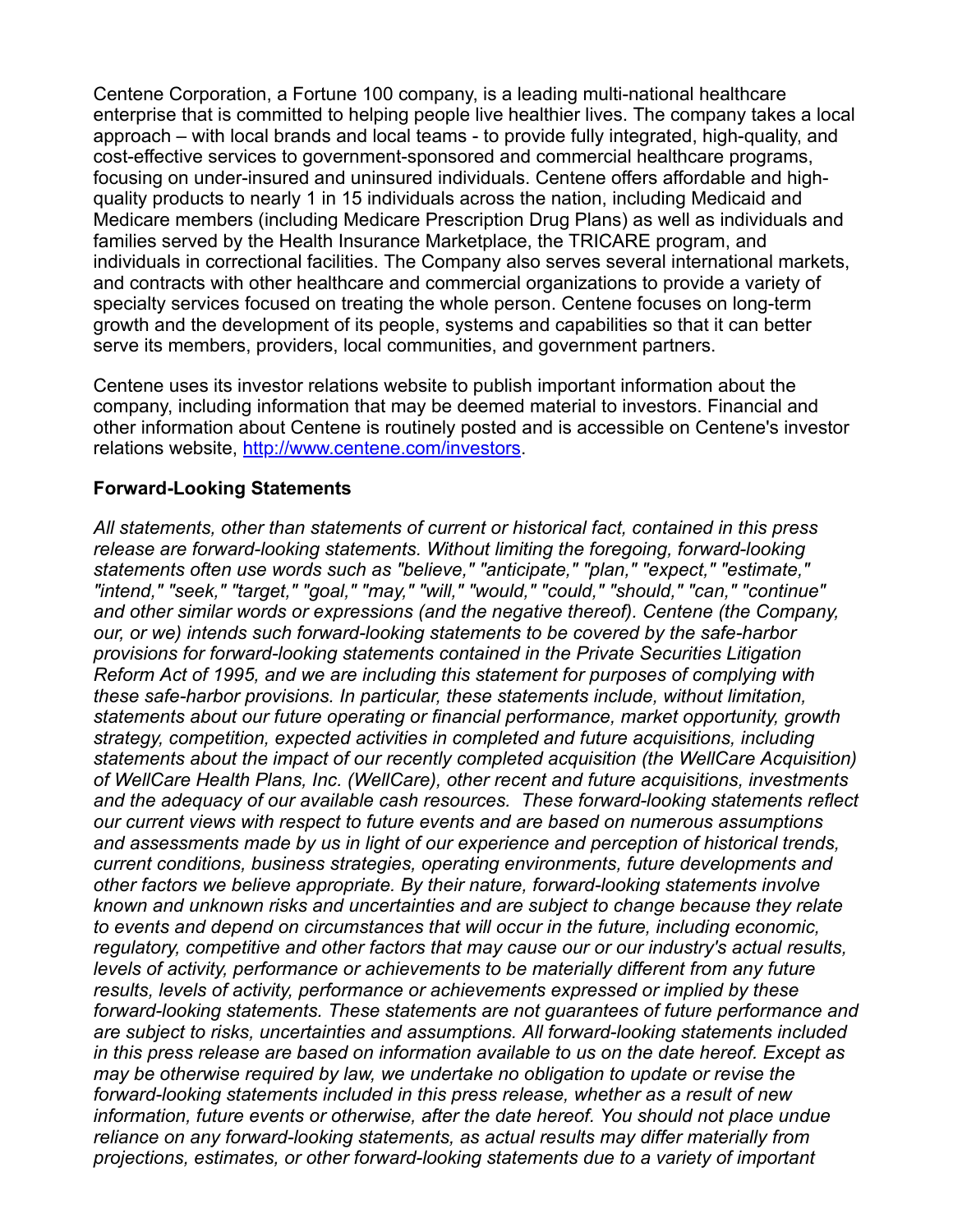*factors, variables and events including but not limited to: the impact of COVID-19 on global markets, economic conditions and the healthcare industry and our results of operations, which is unknown, uncertainty as to our expected financial performance following completion and integration of the WellCare Acquisition; the possibility that the expected synergies and value creation from the WellCare Acquisition will not be realized, or will not be realized within the expected time period; the risk that unexpected costs will be incurred in connection with the integration of the WellCare Acquisition or that the integration of WellCare will be more difficult or time consuming than expected; unexpected costs, charges or expenses resulting from the WellCare Acquisition; the inability to retain key personnel; disruption from the completion of the WellCare Acquisition, including potential adverse reactions or changes to business relationships with customers, employees, suppliers or regulators, making it more difficult to maintain business and operational relationships; the risk that we may not be able to effectively manage our expanded operations; our ability to accurately predict and effectively manage health benefits and other operating expenses and reserves; competition; membership and revenue declines or unexpected trends; changes in healthcare practices, new technologies, and advances in medicine; increased healthcare costs; changes in economic, political or market conditions; changes in federal or state laws or regulations, including changes with respect to income tax reform or government healthcare programs as well as changes with respect to the Patient Protection and Affordable Care Act and the Health Care and Education Affordability Reconciliation Act, collectively referred to as the Affordable Care Act (ACA) and any regulations enacted thereunder that may result from changing political conditions or judicial actions, including the ultimate outcome in "Texas v. United States of America" regarding the constitutionality of the ACA; rate cuts or other payment reductions or delays by governmental payors and other risks and uncertainties affecting our government businesses; our ability to adequately price products on the Health Insurance Marketplaces and other commercial and Medicare products; tax matters; disasters or major epidemics; the outcome of legal and regulatory proceedings; changes in expected contract start dates; provider, state, federal and other contract changes and timing of regulatory approval of contracts; the expiration, suspension, or termination of our contracts with federal or state governments (including but not limited to Medicaid, Medicare, TRICARE or other customers); the difficulty of predicting the timing or outcome of pending or future litigation or government investigations; challenges to our contract awards; cyberattacks or other privacy or data security incidents; the possibility that the expected synergies and value creation from acquired businesses, including businesses we may acquire in the future, will not be realized, or will not be realized within the expected time period; the exertion of management's time and our resources, and other expenses incurred and business changes required in connection with complying with the undertakings in connection with any regulatory, governmental or third party consents or approvals for acquisitions; disruption caused by significant completed and pending acquisitions, including, among others, the WellCare Acquisition, making it more difficult to maintain business and operational relationships; the risk that unexpected costs will be incurred in connection with the completion and/or integration of acquisition transactions; changes in expected closing dates, estimated purchase price and accretion for acquisitions; the risk that acquired businesses will not be integrated successfully; the risk that we may not be able to effectively manage our operations as they have expanded as a result of the WellCare Acquisition; restrictions and limitations in connection with our indebtedness; our ability to maintain or achieve improvement in the Centers for Medicare and Medicaid Services (CMS) Star ratings and maintain or achieve improvement in other quality scores in each case that can impact revenue and future growth; availability of debt and equity financing, on terms that are favorable to us; inflation; foreign currency fluctuations; and risks and uncertainties discussed in the reports that Centene has filed with the Securities and Exchange Commission. This list of important factors is not intended to be exhaustive. We discuss certain of these matters*